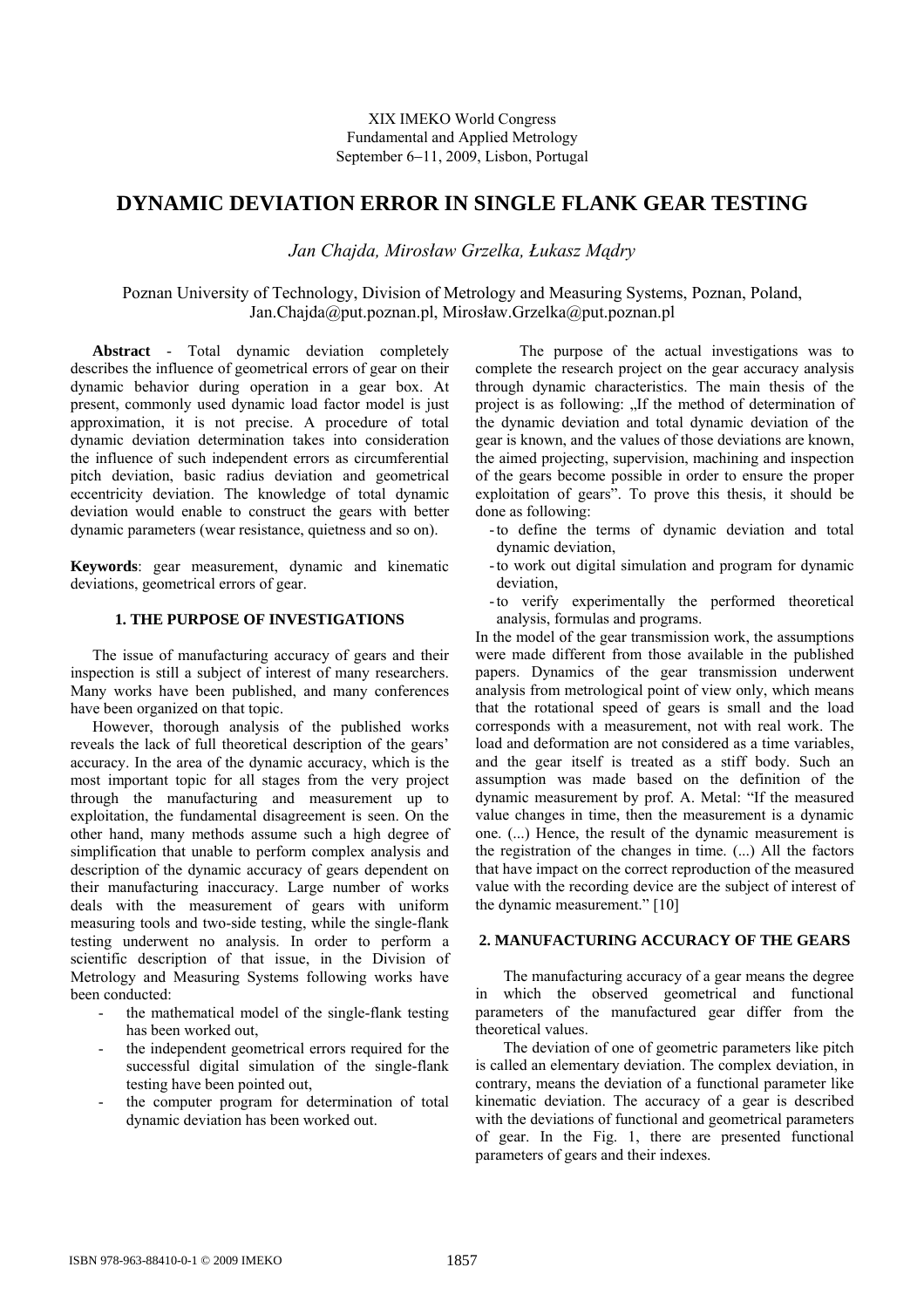

Fig.1. Dependent parameters of the manufacturing accuracy of gears

 Standard PN-79/M-88522.01 defines 12 accuracy classes for gears and gear transmissions, and the 1st class is the most accurate one. According to the new standard PN-ISO 1328, two approaches are possible. The first part of the standard describes geometrical approach to the accuracy of a gear. The deviations defined here are called the deviations of the same sides of teeth [9].

Table 1. The deviations of the same sides of teeth, PN-ISO 1328 [9]

| <b>DEVIATIONS OF PITCH</b>         |                     |
|------------------------------------|---------------------|
| Pitch deviation                    | $f_{\text{pt}}$     |
| Summed deviation of $k$ pitches    | $F_{\rm pk}$        |
| Total deviation of the pitches     | $F_p$               |
| <b>DEVIATIONS OF PROFILE</b>       |                     |
| Total profile deviation            | $F_{\alpha}$        |
| Profile form deviation             | $f_{fa}$            |
| Profile position deviation         | $f_{Ha}$            |
| <b>FLANK PITCH LINE DEVIATIONS</b> |                     |
| Total pitch line deviation         | $F_{\beta}$         |
| Profile pitch line deviation       | $f_{\text{f}\beta}$ |
| Profile pitch line deviation       | $f_{H\beta}$        |
| <b>KINEMATIC DEVIATIONS</b>        |                     |
| Kinematic deviation of gear        | $F_i$               |
| Kinematic deviation in the pitch   | $f_i$               |

 In the Standard, for the deviations of the same sides of teeth 13 accuracy classes are determined, with 0 class as the most accurate one.

 The second part of the standard PN-ISO 1328-2 describes the accuracy of the gear manufacturing, but in functional terms. Here, the defined deviations are called the complex radial deviations and the runout.

The tolerances for the radial deviations are classified into 9 accuracy classes with 4th class as the most accurate and 12th as the less accurate one.

| Table 2. The complex radial deviations and the runout, |
|--------------------------------------------------------|
| PN-ISO 1328 [9]                                        |

| <b>COMPLEX RADIAL DEVIATIONS</b>                     |              |
|------------------------------------------------------|--------------|
| Inequality of the measuring distance of a gear axis  | $F^{\prime}$ |
| Inequality of the axis measuring distance in a pitch |              |
| <b>RUNOUT</b>                                        |              |
| Radial runout of the teeth                           |              |

## **3. SINGLE-FLANK TESTING OF THE GEAR TRANSMISSION**

 The principle of the single-flank gear testing is presented in the Fig. 2. The distance between the axes of the cooperating gears is constant, as it is in real work conditions of a transmission. During the measurement, one of gears is driven while the other is slightly braked in order to ensure constant contact between the cooperating sides of the gears. The rotational speed of the gears is small, so the geometrical deviations of the gears will reveal themselves through the non-uniform movement of the passive gear [9].

 Momentary differences between the observed and nominal rotational angle of the passive gear are being registered. The results are presented as a graph dependent on the rotational angle of the driving gear. The method enables to check a single gear as well as a transmission. In case of a single gear check, the driving gear is a master.

 From the single-flank testing, the following deviations could be derived:

- Kinematic deviation of gear  $(F_i)$ 

It is a maximal difference between the theoretical and actual circumferential displacement of the tested gear during cooperation with a master gear on the whole rotational cycle.

- Kinematic deviation in the pitch (fi')

It is a value of the kinematic deviation observed in an interval of one pitch.

 A graph of the single-flank testing results is presented in the Fig. 3.



1 – cooperating gears 2 – rotation angle sensors

3 – comparing unit for

1 – angle of the master gear rotation tested gear

angles 4 - registrator 2 – observed rotational angle of the

3 – nominal angle of rotation of tested gear corresponding with the angle of master gear rotation

Fig. 2. Principle of the single-flank gear testing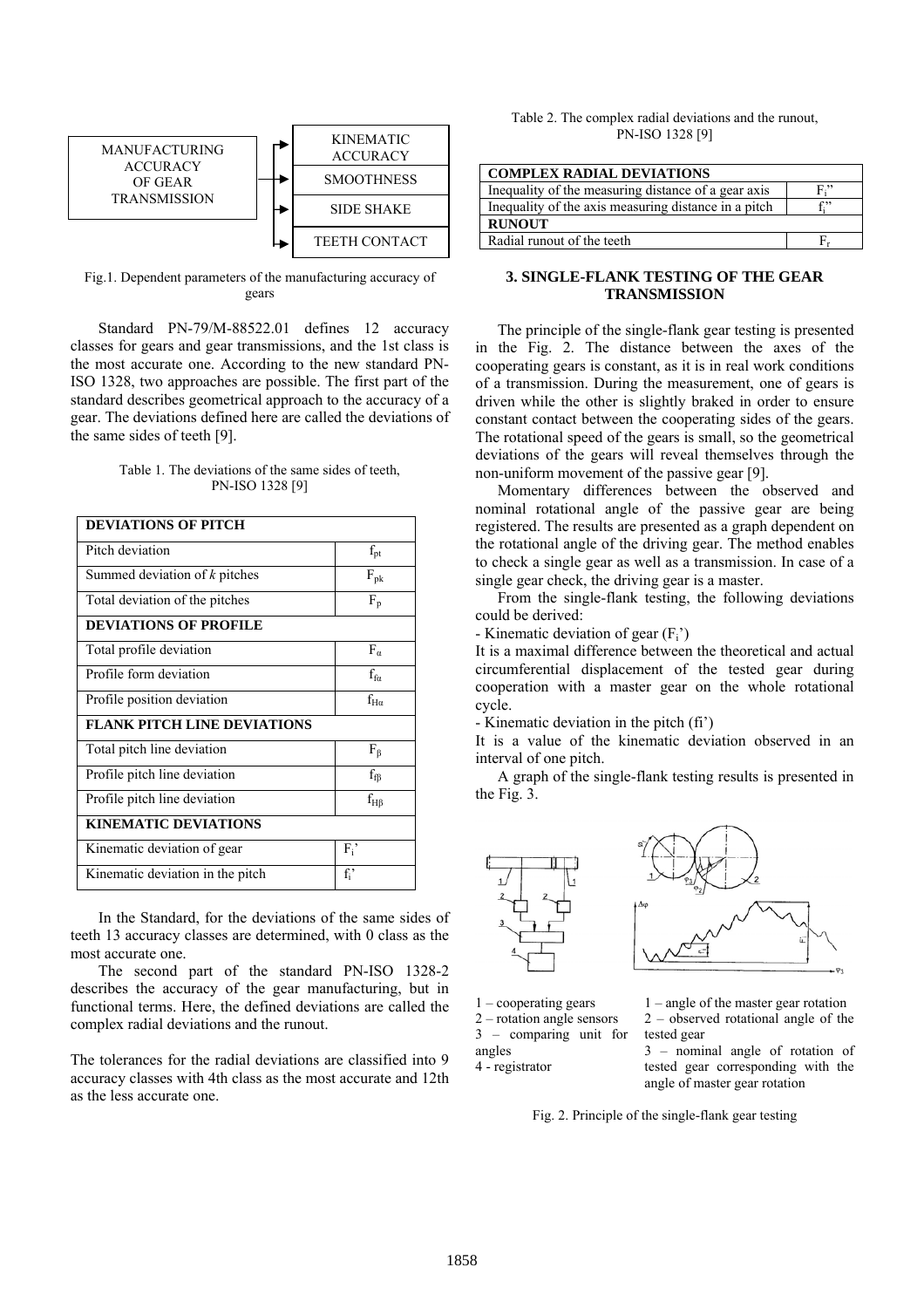

Fig. 3. Graph of the kinematic deviation

 The investigations of single-flank testing were performed with the laboratory equipment worked out in the Division of Metrology and Measuring Systems (Poznan University of Technology). The equipment is presented in the Fig. 4, it is unique in Poland.



Fig. 4. The single-flank testing equipment worked out in Division of Metrology and Measuring Systems

Measuring signals are generated from the incremental sensors of rotation made by Heidenhain, marked with a symbol ROD-800. The accuracy of the sensors is  $\pm 1$ ", with discretization degree of 0.36". The last is ensured by the code disk divided into 36,000 sectors. Ones of them are able to transmit the light, and others are unable to do it. They are placed in a pattern giving 4 times higher resolution, and additional interpolator is applied.

The elementary deviations like pitch deviation  $(f<sub>pt</sub>)$ , contact pitch deviation ( $f_{pb}$ ), base radius deviation ( $f_{Ha}$ ), pitch inequality ( $f_i^{\prime\prime}$ ), total deviation of the pitches ( $F_p$ ), summed deviation of  $k$  pitches ( $F_{pk}$ ), radial runout of the teeth  $(F_r)$  could be measured with uniform measuring tools, as well as with specialized gear measurement tools or with coordinate measuring machines. Measurement of single geometrical deviation enables to correct an accuracy of a produced gear, or to eliminate them according to the requirements determined by the constructor. From the analysis of the values of single geometrical deviations, it is possible to conclude about the work of the gear in the transmission, but in very limited extend. It is impossible to evaluate precisely its future work. The main reason is that the measured deviations cooperate with other gear in random way [4].

Thus, the main demerit of the elementary deviations measurement is the fact that the transmission error remains still unknown. However, it should be a purpose of the measurement itself, because only such a complex parameter could indicate the way of the gear work in future real conditions in a transmission.

Measurement of the elementary deviations is also very time-consuming process, although often still unable to gain the needed data for the quality control system. The diagnostic methods, also often applied to the gear transmission check (like measurement of vibrations or noise) not always give the true source of the irregular work of the transmission.

To analyze the dynamic deviation, the computer program for single-flank testing simulation was worked out in Poznan University of Technology. The input parameters are: pitch deviation  $f_{pt}$ , profile angle deviation  $F_H$  and the radial runout of the gear  $F_r$  [3,4]. Those are independent elementary deviations.

### **4. THE RESULTS OF KINEMATIC DEVIATION ANALYSIS**

 The investigations and analysis performed in the Division of Metrology and Measuring Systems have proved that the pitch deviation had had the largest impact, up to 80%, on the kinematic deviation [5]. The impact of other factors had been determined as 0.5% for base radius deviation and 19.5% for eccentricity. The results of analysis are presented in the Fig. 5.



Fig. 5. The impact of the elementary deviations on the kinematic deviation of a gear [6]

 It was proved also, that the kinematic accuracy of gear transmission is dependent on the total deviation of pitches  $F_p$ as well as summed deviation of pitches in *k* sectors with pitch length  $S - F_{\text{pks}}$ . Additionally it was revealed that in case of gears of high accuracy and transmissions of high rotational speed, of high importance is also the graph of summed deviation of pitches around the gear [8]. From the analysis, the following recommendations on the gears measurement, related to the hierarchy of gears accuracy have been formulated. The acceptable values of the kinematic deviations were assumed for the hierarchy of tested gear – master gear – gauge gear.

- − A master gear acceptable kinematic deviation of the master gear should not exceed 30% of the acceptable kinematic deviation of tested gear.
- − A gauge gear acceptable kinematic deviation of the gauge gear should not exceed 10% of the acceptable kinematic deviation of tested gear [6].

 The proposed values of the acceptable kinematic deviation have been assumed in analogy with the elementary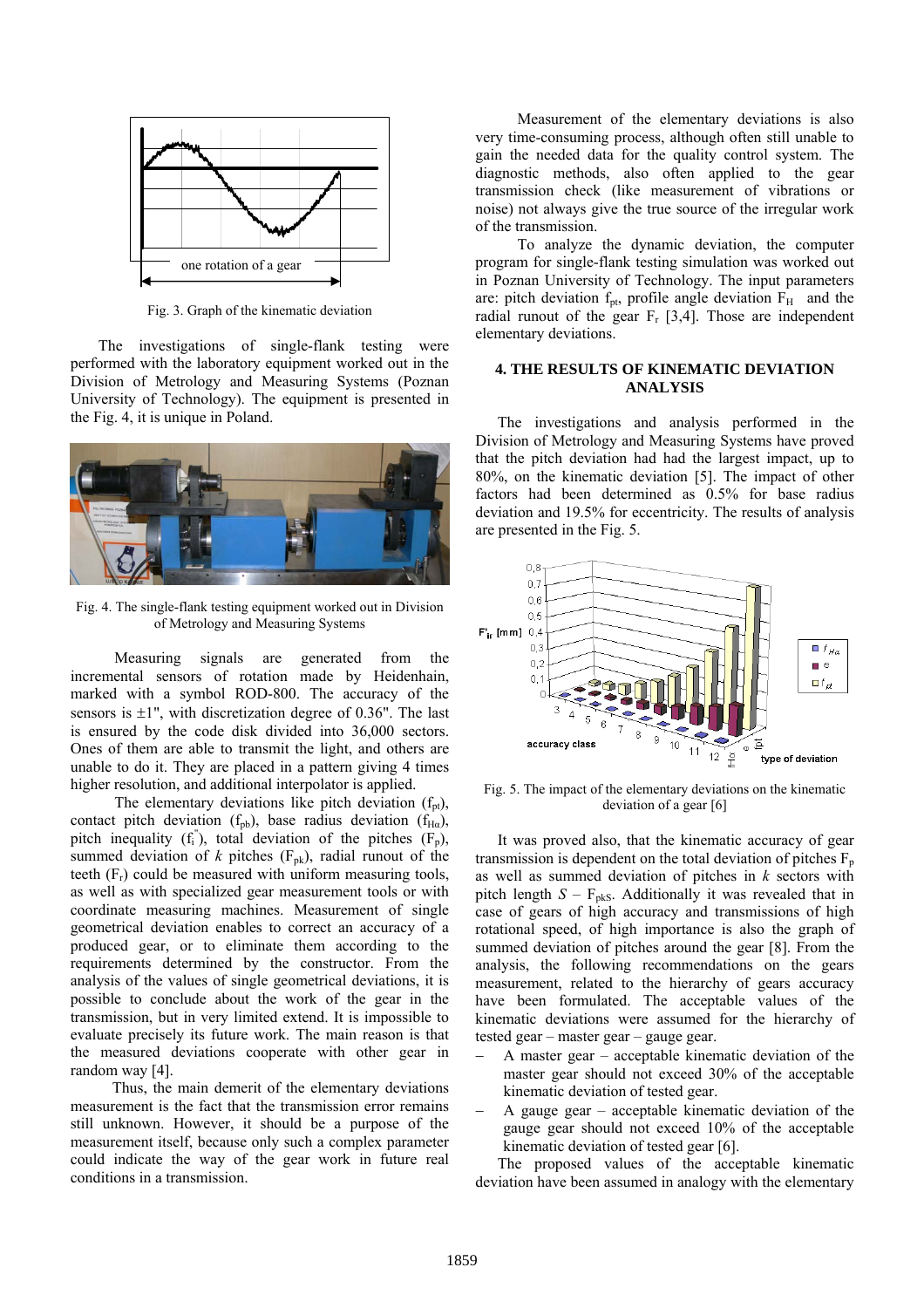deviations defined by standard PN-ISO 1328. This standard recommends to apply the master gears made in accuracy classes 2 to 3 classes higher than the tested gear. Similarly, the gauge gears should be of 2-3 classes higher than the master gear.

 The examples of such hierarchy are presented in the Fig. 6.



a) hierarchy for the tested gear  $z_b = 20$ , range  $F'_{ir} < 0.2$  mm, b) hierarchy for the tested gear  $z_b = 120$ , range  $F'_{ir} < 1.4$  mm,

#### Fig. 6. Hierarchy based on the kinematic deviation caused by the pitch deviation  $f<sub>pt</sub>$

 From the obtained results it could be stated that in order to perform single-flank testing of a gear made in  $8<sup>th</sup>$  class of accuracy, the master gear for that purpose should be made in  $4-5<sup>th</sup>$  class of accuracy, while the gauge gear should be made in  $1<sup>st</sup> - 2<sup>nd</sup>$  class of accuracy. When the gear is made in lower class of accuracy, e.g. in  $6<sup>th</sup>$ , the master and gauge gears should be made in lower classes of accuracy, respectively, which means master gear in  $2<sup>nd</sup> - 3<sup>rd</sup>$  class of accuracy and the gauge gear in the  $1<sup>st</sup>$  class of accuracy.

## **5. DYNAMIC MODEL**

 Very important role in the gear transmission work plays the dynamic deviation, because the exploitation of the gears is dependent on the actual dynamic excesses. They have impact on the noise of the transmission, wear and tear of teeth, as well as their fatigue strength. In the stage of construction, the acceptable values of the dynamic excess should be determined possibly accurately. Therefore, the appropriate parameters should be pointed out which unequivocally determine the influence of the manufacturing accuracy of gears on their dynamical load during the work of transmission.

#### *5.1. Definition of total dynamic deviation*

 For the first time, the terms of dynamic deviation and total dynamic deviation have been introduced as a result of investigations performed in Division of Metrology and Measuring Systems (Poznan University of Technology). Researchers Jan Chajda, Andrzej Cellary, Andrzej Gazdecki and Waldemar Woliński in frames of the project financed by Central Program of Basic Researches have introduced the term of dynamic deviation and proposed the method with computer program able to determine dynamic deviation in the whole area of the gear operation, with possibility of the harmonic analysis [5]. The investigations revealed that the parameter able to describe the influence of the manufacturing accuracy of gear on the values of dynamic exceedes is so called dynamic deviation.

 Definition of the dynamic deviation is based on the function of the kinematic deviation of the gear  $\Theta(\phi)$ . This function is defined as the difference between observed and minimal angles of the rotation of the tested gear driven by the master gear, while the distance between the gears' axes remain nominal. The function  $Θ(φ)$  of the kinematic deviation of the gear is a periodic function with the period of  $2 \pi$  rad. The differentiation of the function by the time gives the formula of the accelerations caused by the kinematic inaccuracy of the gear [3].

$$
\varepsilon_{\omega} = \frac{d^2 \Theta}{d\varphi^2} \qquad \qquad [\text{rad/s}^2] \qquad (1)
$$

 Similarly to the kinematic deviation, the obtained function  $(\epsilon_{\alpha})$  was called a dynamic deviation. Its parameter, which describe maximal values of the function, was called the total dynamic deviation defined in the following way:

$$
\gamma = \max(\varepsilon_{\omega}) - \min(\varepsilon_{\omega})
$$
 (2)

where:  $\varphi \in A$ 

$$
A = \left\langle \frac{2\pi}{z} \cdot n, \frac{2\pi}{z} \cdot (n+1) \right\rangle \tag{3}
$$

 $n = 1, 2, ..., z$ *z* – number of teeth.

 Thus, the total dynamic deviation is the maximal difference between the observed values of general acceleration in the area of the gear's pitch.

#### *5.2. Methodology of the determination of the dynamic deviation*

 The value of the dynamic deviation like the values of kinematic deviations is dependent on geometrical inaccuracy, i.e. manufacturing errors of the produced gear. The main influence on the dynamic deviation reveal the following elementary geometrical deviations:

- Pitch deviation  $f_{\text{nt}}$ ,
- Total profile deviation  $F_{H\alpha}$ ,
- Eccentricity of a gear axis *e*.

 It should be emphasized that the kinematic deviation  $Θ(φ)$ , which is the initial point for the further calculations, is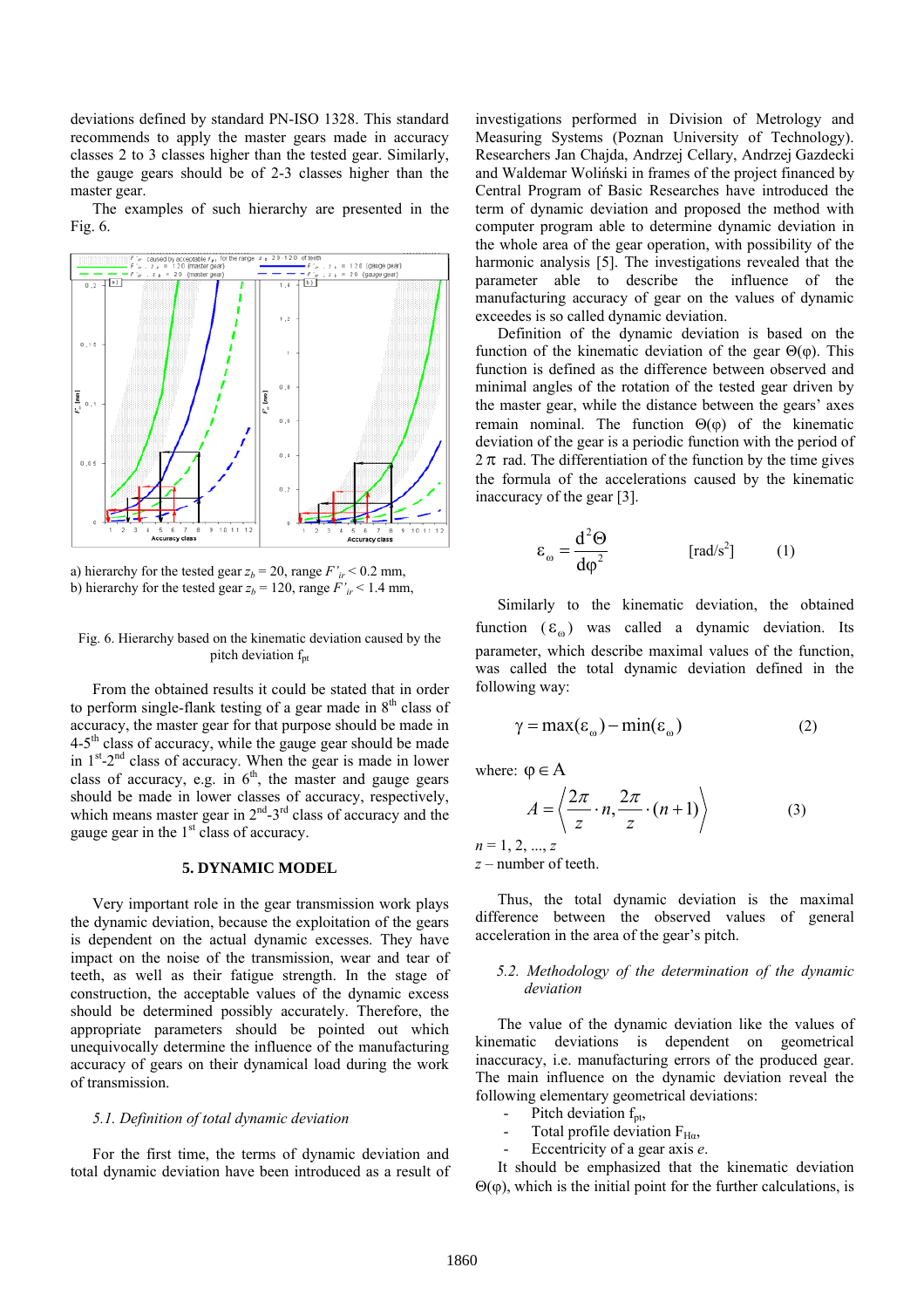determined from the data obtained from the single-flank testing equipment or obtained from the digital simulation. In case of digital simulation, it is assumed that the gear is an ideally stiff body. This way the load conditions are omitted in the calculations of the gear work. Then the dynamic deviation could be determined through simple analysis of the dynamic deviation. The procedure is presented and explained in the Fig. 7.

recommendations enable to predict the accelerations and the dynamical forces in the real gear transmission. Apart of the basic parameters like pitch deviation  $f<sub>pt</sub>$  or total pitch deviation  $F_p$ , the particular attention must be paid to the summarized pitch of  $k$  teeth  $F_{pk}$ .

Table 3. The example of the dynamic deviation of a gear



Fig. 7 Algorithm of the dynamic deviation

## **6. IMPACT OF THE MANUFACTURING ERRORS ON THE DYNAMIC DEVIATION**

 The performed simulations and analysis deal with the gears with a pitch deviations only. Here, the impact of the deviations of the profile and runout on the dynamic deviation were considered negligibly small.

 The investigations revealed that the key importance for the dynamic behavior of the working gear transmission has got the inequality of the pitch. In the graph of the summarized pitches they are represented with vertical lines. In the Table 3, there are shown two cases, represented with the graphs. First three graphs represent the gear with high degree of the summarized pitch inequality, while the next three represent the one with "smooth" differences in the pitch  $F_p$ . In both cases, the pitch  $F_p$  has got almost similar value, as well as the value of kinematic deviation  $F_i$ . Nevertheless, the difference between their total dynamic deviations is almost 20 times [6,8].

 Those observations led to the following proposed recommendations on the inspection of the gears. The